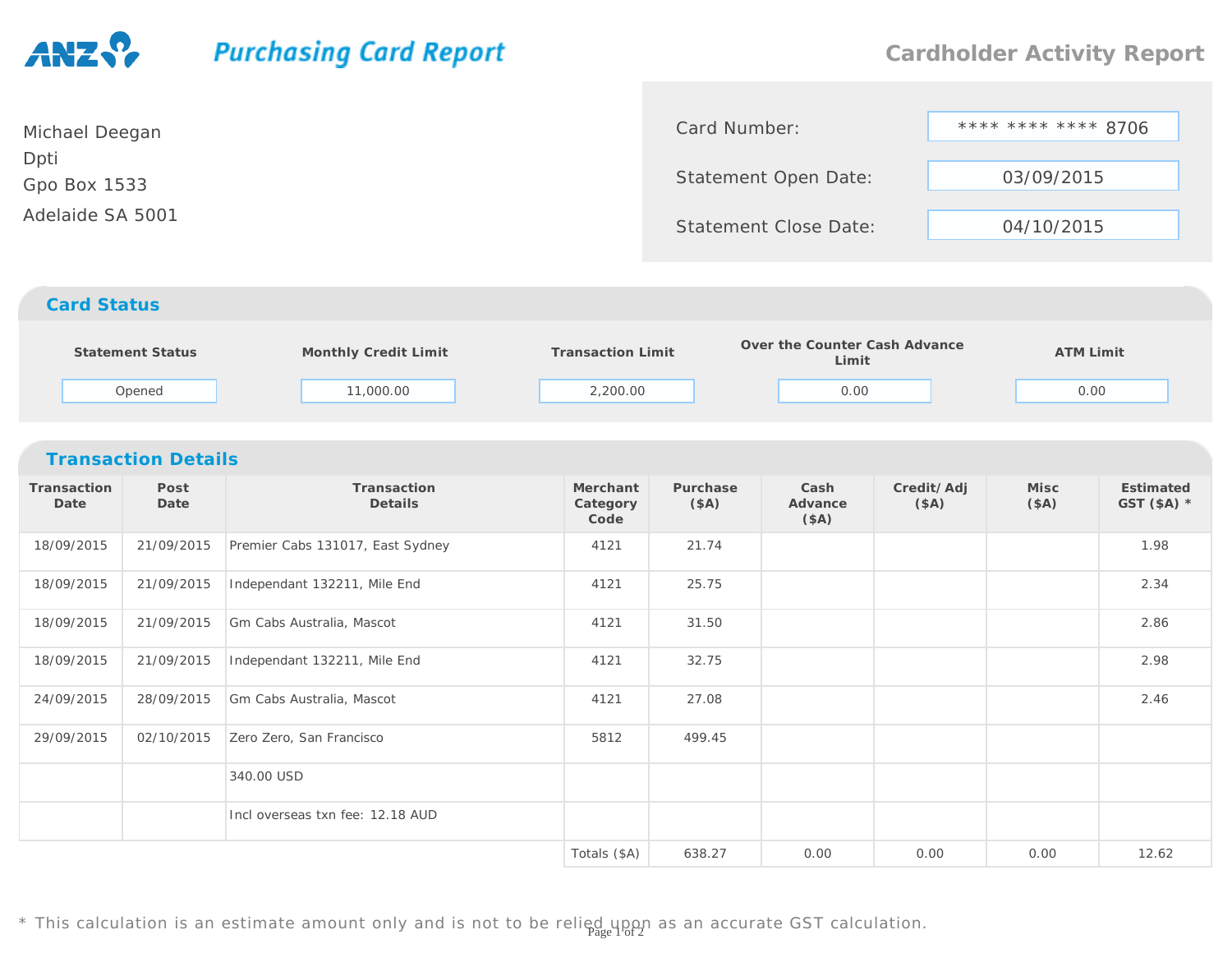This Report shows all entries received for processing by ANZ. For all inquiries regarding this Report, contact the ANZ Commercial Cards Service Centre on 1800 032 481 or fax 1800 459 143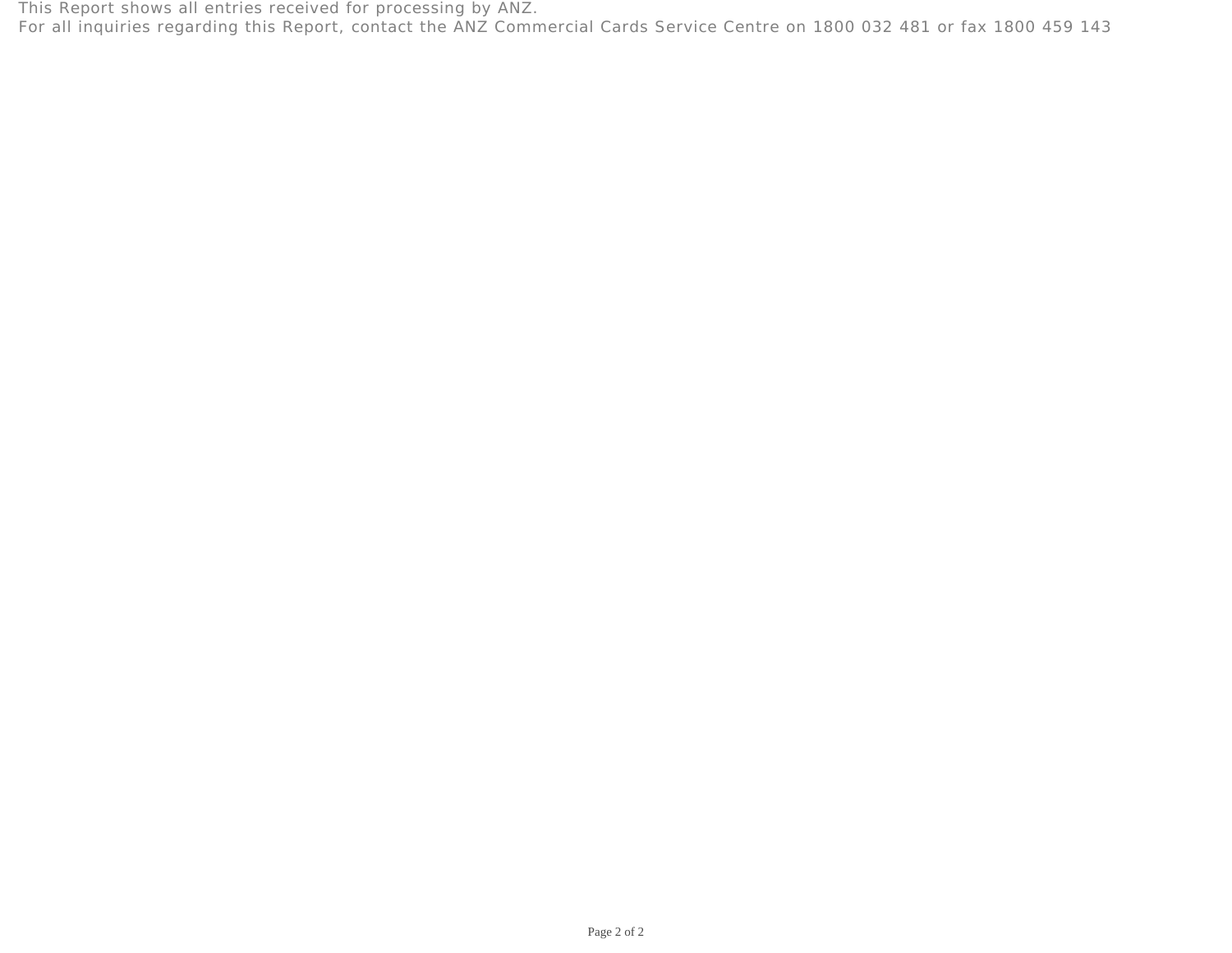# **Purchasing Card Report**

| Michael Deegan   | Card Number:                 | **** **** **** 8706 |
|------------------|------------------------------|---------------------|
| Dpti             | <b>Statement Open Date:</b>  | 05/10/2015          |
| Gpo Box $1533$   |                              |                     |
| Adelaide SA 5001 | <b>Statement Close Date:</b> | 02/11/2015          |

## *Card Status*

|                            | <b>Statement Status</b> | <b>Monthly Credit Limit</b>          | <b>Transaction Limit</b>     |                  | Over the Counter Cash Advance Limit |                     | <b>ATM Limit</b> |                                  |  |
|----------------------------|-------------------------|--------------------------------------|------------------------------|------------------|-------------------------------------|---------------------|------------------|----------------------------------|--|
| Opened                     |                         | 11,000.00                            | 2,200.00                     |                  | $0.00\,$                            |                     |                  | $0.00\,$                         |  |
|                            |                         |                                      |                              |                  |                                     |                     |                  |                                  |  |
| <b>Transaction Details</b> |                         |                                      |                              |                  |                                     |                     |                  |                                  |  |
| <b>Transaction Date</b>    | Post<br>Date            | <b>Transaction</b><br><b>Details</b> | Merchant<br>Category<br>Code | Purchase<br>(SA) | Cash<br>Advance<br>(\$A)            | Credit/Adj<br>(\$A) | Misc<br>(\$A)    | <b>Estimated</b><br>GST $(SA)$ * |  |
| 06/10/2015                 | 08/10/2015              | Yellow Cab Sa 132227, Adelaide       | 4121                         | 29.08            |                                     |                     |                  | 2.64                             |  |
| 08/10/2015                 | 09/10/2015              | The Barn Steakhouse, Mount Gambier   | 5812                         | 860.00           |                                     |                     |                  | 78.18                            |  |
| 09/10/2015                 | 09/10/2015              | The Barn Accomodation, Mount Gambier | 7011                         | 73.00            |                                     |                     |                  | 6.64                             |  |
| 14/10/2015                 | 14/10/2015              | Www.Ingogo, Mascot                   | 4121                         | 10.77            |                                     |                     |                  | 0.98                             |  |
| 16/10/2015                 | 19/10/2015              | Aerial Transport, East Sydney        | 4121                         | 26.97            |                                     |                     |                  | 2.45                             |  |
| 16/10/2015                 | 19/10/2015              | Taxi Epay Australia, West Melbourn   | 4121                         | 27.75            |                                     |                     |                  | 2.52                             |  |
| 16/10/2015                 | 19/10/2015              | Aerial Transport, East Sydney        | 4121                         | 21.65            |                                     |                     |                  | 1.97                             |  |
| 17/10/2015                 | 19/10/2015              | Hyatt Hotel Canberra, Canberra       | 3640                         | 319.73           |                                     |                     |                  | 29.07                            |  |
| 17/10/2015                 | 20/10/2015              | Aerial Transport, East Sydney        | 4121                         | 30.86            |                                     |                     |                  | 2.81                             |  |
| 17/10/2015                 | 20/10/2015              | Suburban Taxi 131008, East Sydney    | 4121                         | 32.41            |                                     |                     |                  | 2.95                             |  |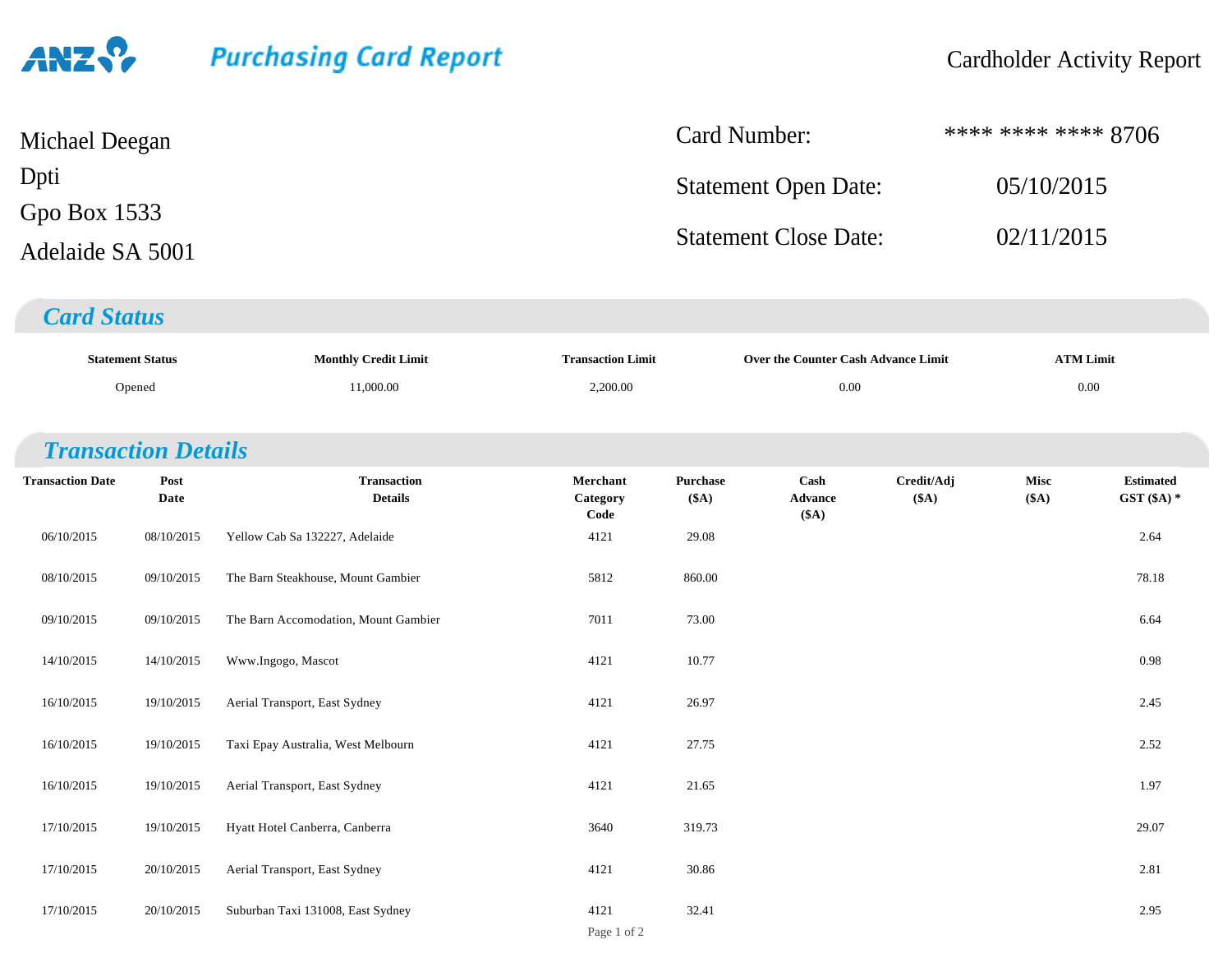| 27/10/2015 | 27/10/2015 | Jarmek Pty Ltd, Adelaide           | 5812         | 24.80    |      |      |      | 2.25   |
|------------|------------|------------------------------------|--------------|----------|------|------|------|--------|
| 01/11/2015 | 02/11/2015 | Adelaide Airport Limited, Adeladie | 4582         | 111.00   |      |      |      | 10.09  |
|            |            |                                    | Totals (\$A) | 1,568.02 | 0.00 | 0.00 | 0.00 | 142.55 |

\* This calculation is an estimate amount only and is not to be relied upon as an accurate GST calculation.

This Report shows all entries received for processing by ANZ.

 For all inquiries regarding this Report, contact the ANZ Commercial Cards Service Centre on 1800 032 481 or fax 1800 459 143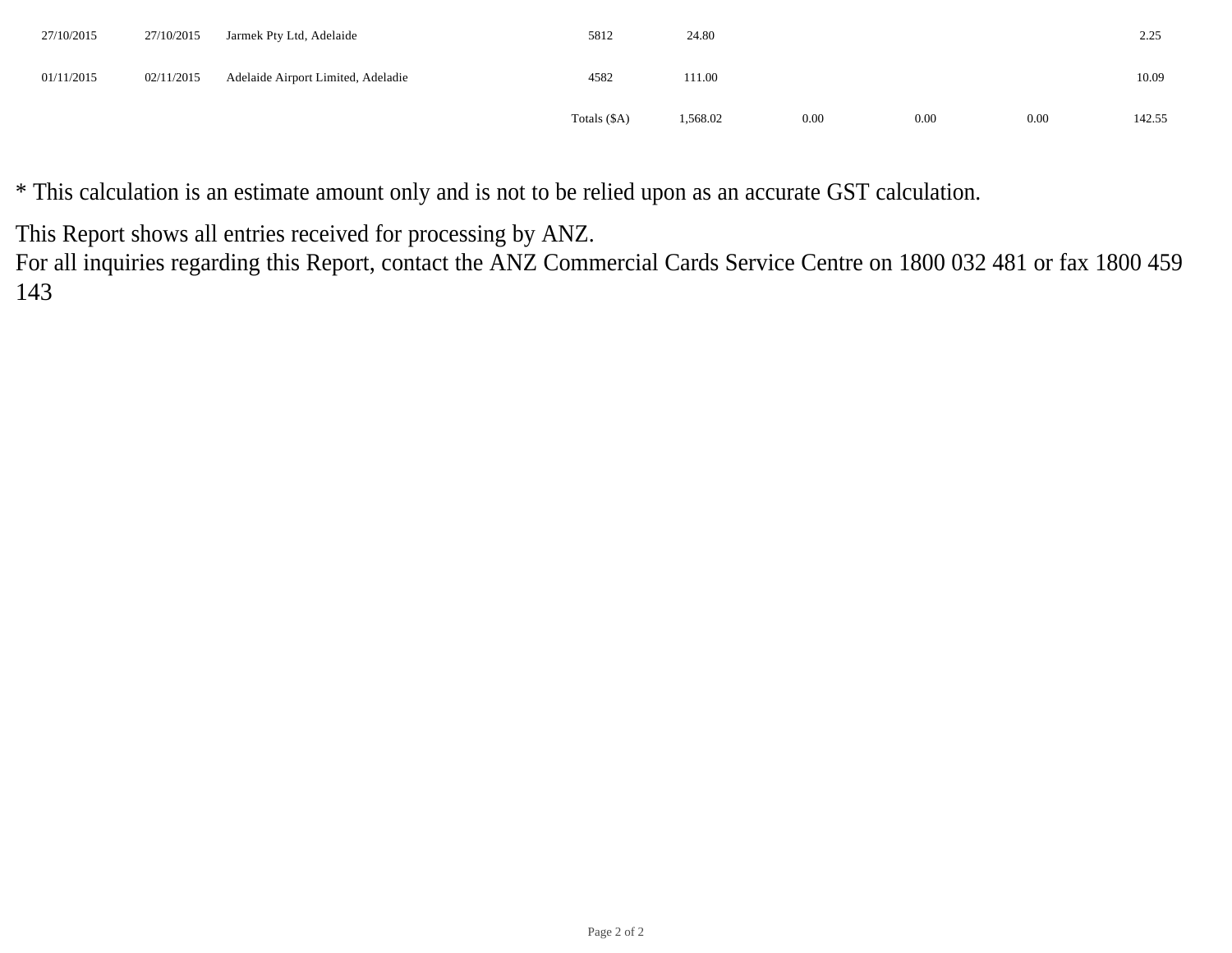## **Purchasing Card Report Cardholder Activity Report**\*\*\*\* \*\*\*\* \*\*\* 8706 Card Number:Michael DeeganDptiStatement Open Date:Gpo Box 1533

 03/11/2015Statement Close Date: current Adelaide SA 5001

### *Card Status*

| Statement Status | Monthly Credit Limit | Transaction Limit | Over the Counter Cash Advance<br>Limit | <b>ATM Limit</b> |  |
|------------------|----------------------|-------------------|----------------------------------------|------------------|--|
| Opened           | 11,000.00            | 2,200.00          | 0.00                                   | 0.00             |  |

#### *Transaction Details***Transaction DatePost DateTransactionDetailsMerchant CategoryCodePurchase(\$A)Cash Advance(\$A)Credit/Adj(\$A)Misc (\$A)Estimated GST (\$A) \***03/11/20155 05/11/2015 Yellow Cab Sa 132227, Adelaide 4121 12.43 1.13 1.13 1.13 1.13 04/11/2015 05/11/2015 Www.Ingogo, Mascot <sup>4121</sup> 12.99 1.18 05/11/201509/11/2015 Independant 132211, Mile End 4121 12.32 1.12 12.32 1.12 06/11/201509/11/2015 Independant 132211, Mile End 14121 11.54 105 100 111 11.54 1.05 08/11/2015 10/11/2015 Independant 132211, Mile End <sup>4121</sup> 24.53 2.23 11/11/2015 12/11/2015 Yellow Cab Sa 132227, Adelaide <sup>4121</sup> 25.42 2.31 11/11/201513/11/2015 Grand Copthorne Waterfron, Singapore 1990 13741 732.01 13741 732.01 66.55 17/11/2015 19/11/2015 Taxi Epay Australia, West Melbourn <sup>4121</sup> 23.65 2.15 18/11/2015 18/11/2015 National Integrated Servi, Sydney <sup>5812</sup> 53.80 4.89 18/11/201519/11/2015 Sheraton On The Park Fd I, Sydney 7011 411.08 37.37